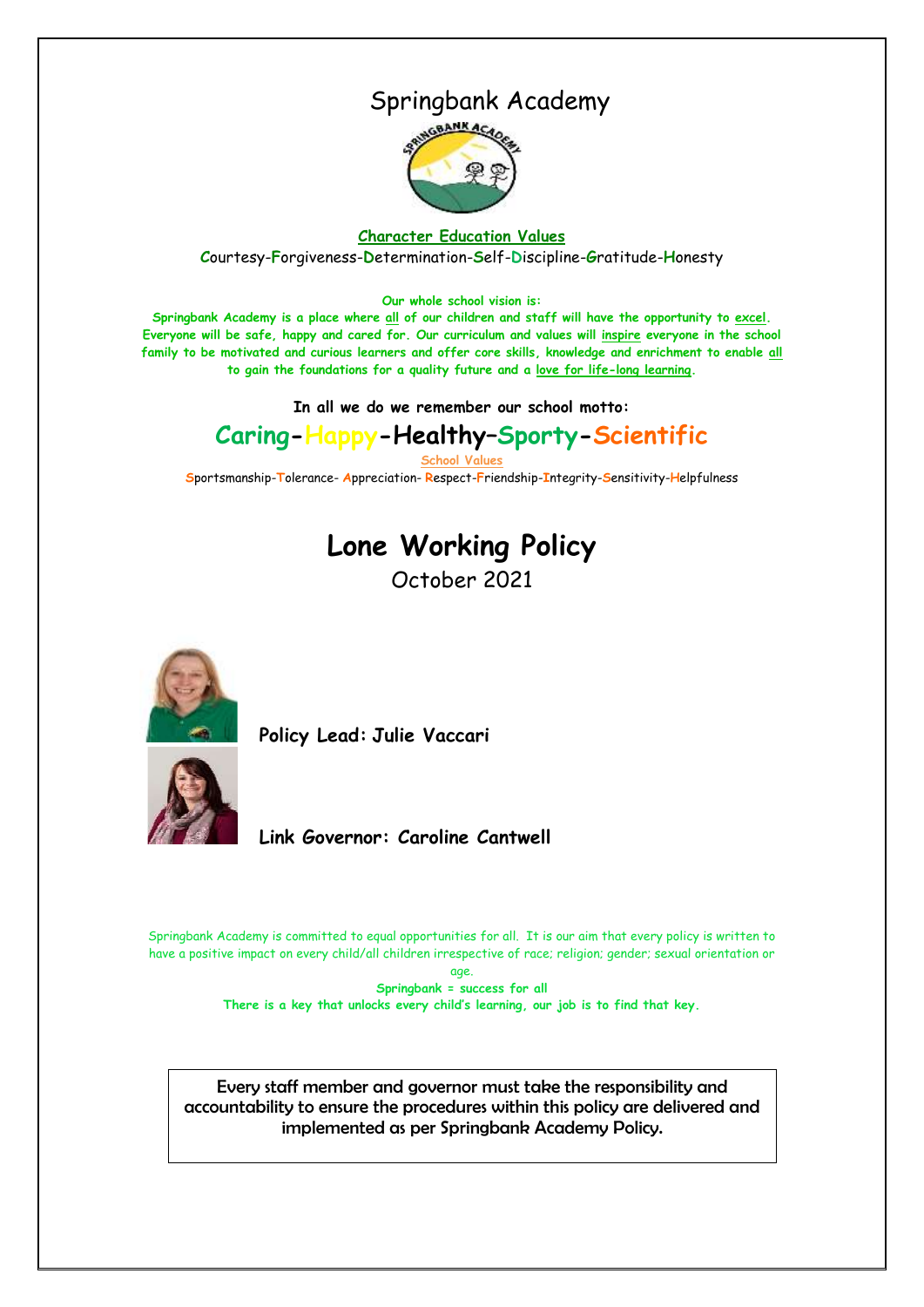#### Lone Working Policy

#### **Introduction**

Springbank Academy recognises that there may be an increased risk to the health and safety of its employees whilst working alone. This policy sets out our approach in both identifying these risks and managing them adequately. Any questions regarding its operation should be addressed to the Head teacher.

Lone working is not covered by any specific legislation, but the Health and Safety at Work Act 1974 and the Management of Health and Safety at Work Regulations 1999 apply. This legislation states that "It shall be the duty of every employer to ensure, so far as is reasonably practicable, the health, safety and welfare at work of all of his employees" and "it shall be the duty of every employee while at work to take reasonable care for the health and safety of themself and of other persons who may be affected by his/her acts or omissions at work; and as regards any duty or requirement imposed on his/her employer or any other person by or under any of the relevant statutory provisions, to co-operate with him/her so far as is necessary to enable that duty or requirement to be performed or complied with".

Employers and employees therefore have a duty to themselves and others with regard to safety and there is an increased risk to the health and safety of employees when they work remotely from other colleagues or other persons and/or outside 'normal' working hours. Lone working differs from situations where people work unaccompanied, with a means of communication available, however in certain situations where individuals work unaccompanied, it may be necessary to adopt a similar approach to lone working in order to control the risks to the unaccompanied worker. Examples of factors that may need to be taken into account are given below.

#### **2. Definition**

For the purposes of this policy, a lone worker is an individual who spends some or all of their working hours working alone without direct supervision. This may occur (1) during normal working hours at an isolated location within the normal workplace, (2) when working outside normal business hours. These are deemed to be after 18.00, Monday to Friday during full term.

At school, people at risk may include anyone who comes into school alone during closure times and particularly the premises staff. It also includes finance officers or the officer supervisor when taking cash to be banked.

#### **3. Procedures**

The Head teacher is responsible for ensuring suitable procedures are in place for undertaking risk assessments for all situations requiring lone or unaccompanied working, within their area of responsibility and that any remedial action identified is implemented. Such procedures must also ensure that all necessary personnel are fully aware of any precautions or specific methods of work to be followed, including action to be taken in the event of an emergency.

Lone working must only be carried out following authorisation of the Head teacher.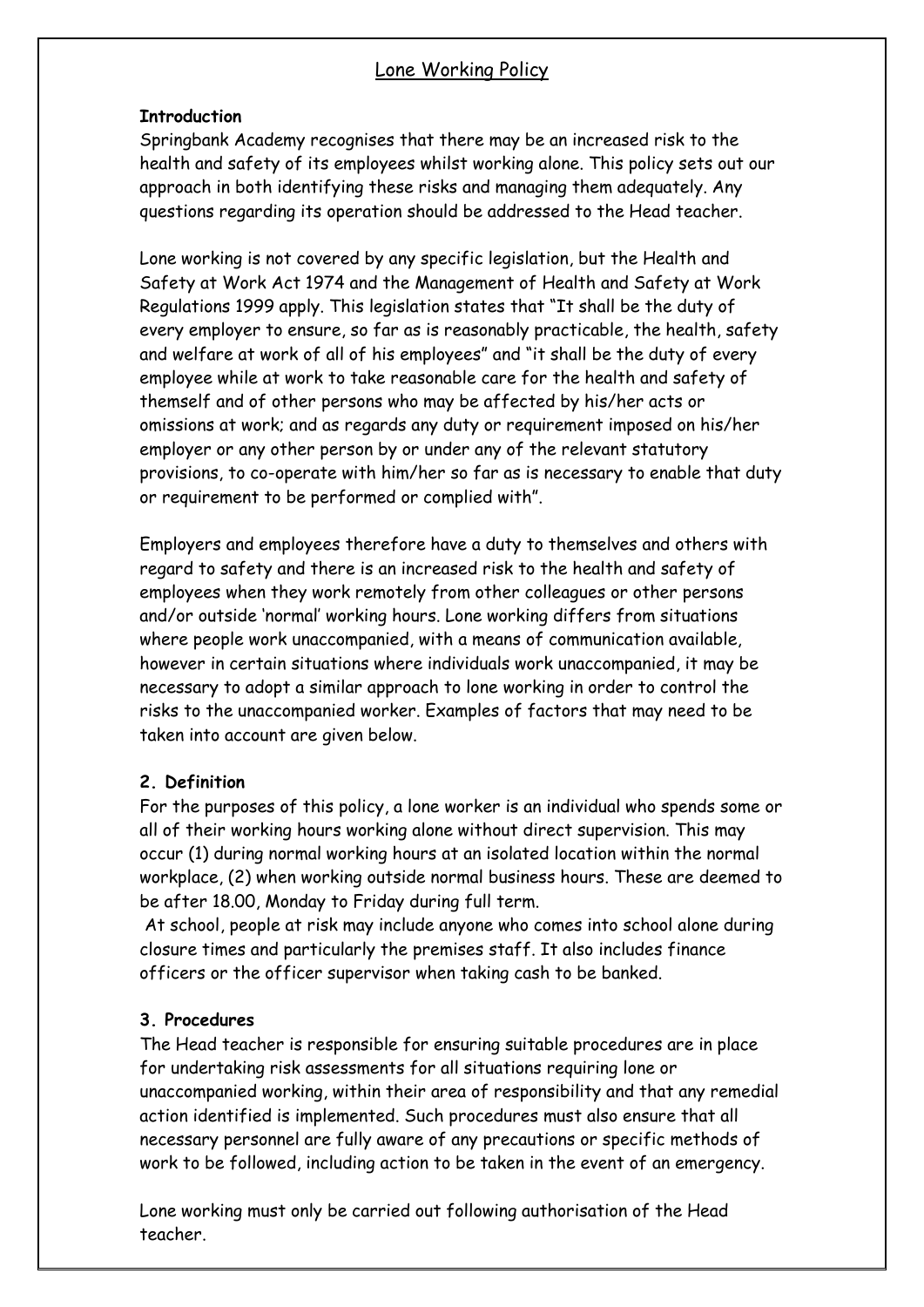Provided such requirements can be met, lone working may be deemed to have been authorised and it is the responsibility of the individuals concerned to ensure all necessary precautions or work methods are adhered to at all times. Any person who becomes aware of circumstances involving lone working, where existing control measures may not be fully effective, must inform the Head teacher, or the Safeguarding Governor.

Our risk assessments, carried out by Adam Lumley the RA officer, will cover all work currently undertaken alone (or proposed to be), where the risk may be increased by the work activity itself, or by the lack of on-hand support should something go wrong. Once all job roles involving lone working have been identified, the following factors will be considered:

- **Risk of violence** All jobs involving an element of lone working will be assessed for a risk of verbal threats, or violence. The priority will be those involving face-to-face dealings with members of the public and/or cash handling.
- **Plant and equipment** Plant and equipment used by lone workers will be assessed to ensure that it is suitable for use by one person.
- **Work at height** Working at height must *not* be undertaken when working alone under *any* circumstances. It may be considered a disciplinary offence by the Head teacher and governors if this is not adhered to.
- **Chemicals** Any existing, or planned use of chemicals will be considered with regards to their suitability for use by those working alone. The risk assessment will be carried out by the premises team.
- **Access and egress** Some lone working may require access to locations that are difficult to access or exit. Assessments by the Head teacher and RA officer will consider whether these tasks are suitable to be carried out by one person.

#### **4. Examples**

Examples of factors that will be taken into account when authorising lone or unaccompanied working include:

- The nature of the tasks involved;
- The nature of any substances involved:
- The nature of any tools or equipment involved;
- Means available for raising an alarm in the event of an emergency;
- Any known medical conditions of persons involved;
- The level of knowledge, qualifications and experience of any persons involved;
- The vicinity involved;
- The time of day involved;
- The means available for periodically checking the well-being of any persons involved;
- The secure locking of outside doors at night.

This is not an exhaustive list and individuals will be expected to report all situations to the Head teacher or RA officer which leave them open to any health and safety issues so that the risk can be assessed and control measures applied where necessary.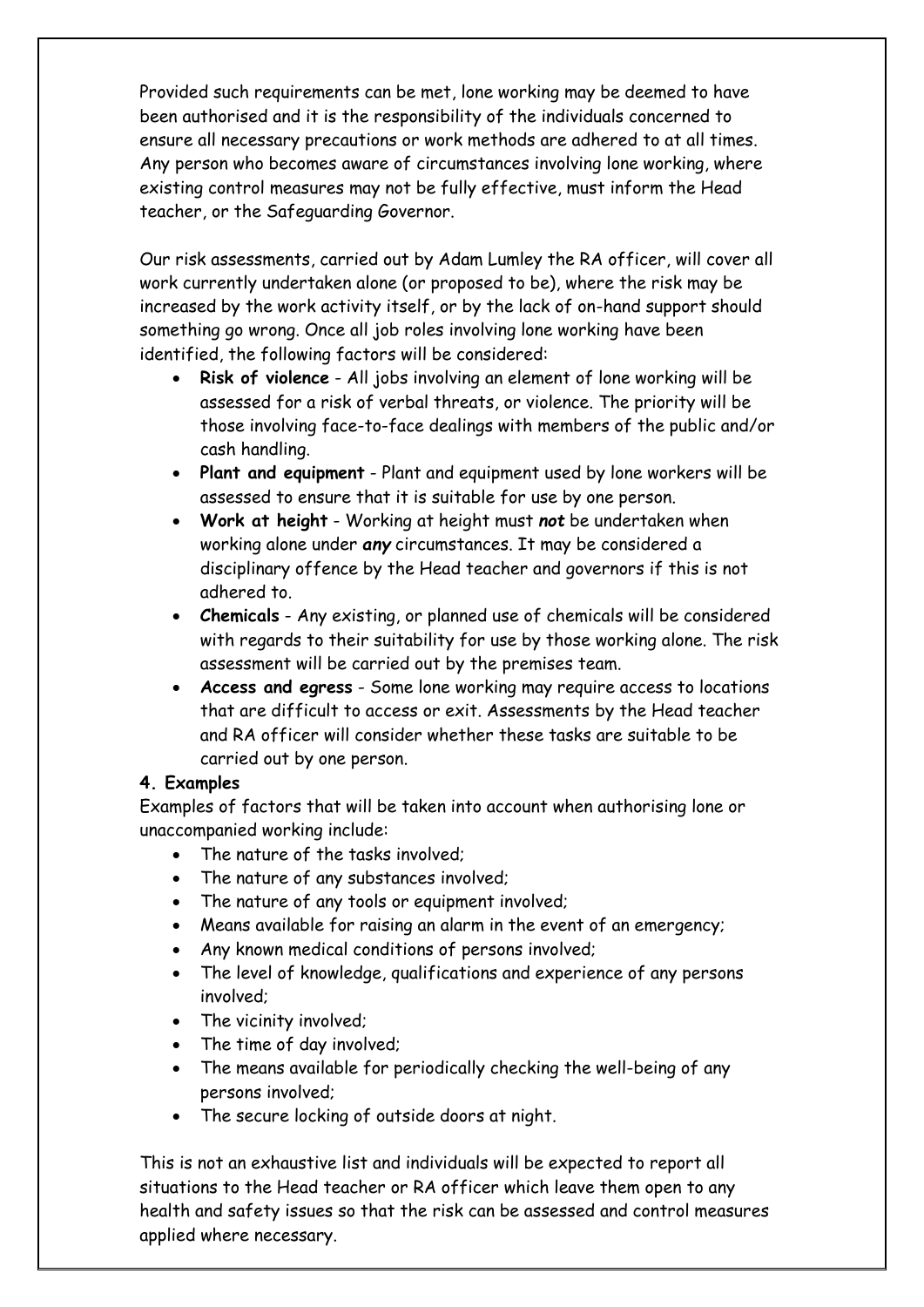Through the risk assessment process, existing control measures will be assessed for their effectiveness.

B30 of the Health and Safety manual contains the detailed Risk Assessment used in school.

#### **5. Control Measures**

In order to manage the risks identified, we have introduced the following control measures:

#### **General:**

#### **If lone working staff must:**

- Have pre-authorised the activity with the Head teacher.
- Not undertake work for which they are not trained/qualified.
- Take reasonable care of their own health and safety.
- Not do anything to put themselves in danger.
- Know, and follow, relevant safe working procedures and guidelines including operating machinery and using hazardous substances.
- Never cut corners, rush work and take note of any work plan/toolbox talk.
- Always follow reasonable work targets.
- Stop for regular breaks and, if possible, change activity.
- Inform the Head teacher of any relevant medical conditions.
- Inform the Head teacher or premises team, of a hazard on the form located in the leadership office.
- Report all accidents to Mr. Lumley who will input the information on to the well worker site, including near misses.

## **Risk of violence:**

- Staff are required to lock themselves in the buildings when lone working whilst taking due regard to fire exits.
- Staff must not arrange meetings with parents or members of the public when lone working. All meetings must be arranged during school occupancy times or when there is more than one informed member of staff on site for the duration of the meeting.
- Staff are required not to handle cash when lone working.
- Late meetings must finish promptly and not leave one member of staff alone on site.
- Staff must not approach, or let into the buildings, unauthorised persons when lone working.
- Alarm activations out of hours do not present a risk as these are covered by the premises team.

## **Communication: Staff are advised to:**

- Avoid lone working wherever possible by arranging to work in pairs or as a group.
- Carry either a mobile phone or be near the school telephone at all times when lone working.
- Let someone know you are in work, how long you expect to be and when you are leaving.